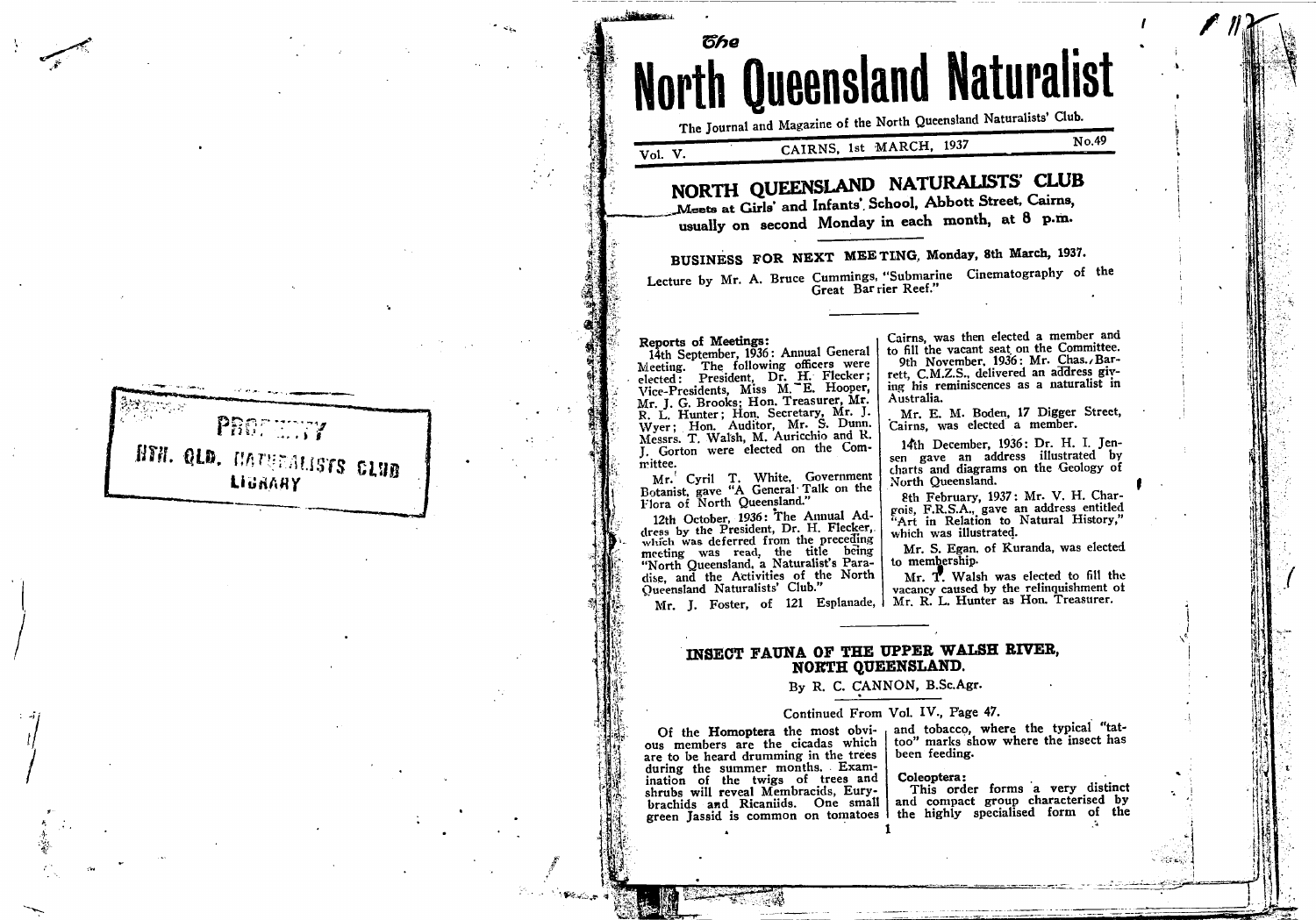forewings as hardened "etytra." The beetles are well represented here, which is only to be expected of the dominant order of the Insecta. They are fairly voracious feeders, many of way or another. The dominant families would probably be the Curculionidae and the Chrysomelidac.

<sup>A</sup>search under the bark of trees will yield numbers of more or less flattened Carabs, Tenebrionids and<br>Cicindelids. Under logs and stones<br>one will find Carabidae, Tenebrionidae and a number of Curculionidae, all of a rather dull appearanace. Foliage, on the other hand, will yield sonre prettier species of "elephant beetles"' Amongst the leaf-eaters there are a large number of Chrysomelidae which comprises some elegant and bizarre forms. Of this fanrily the curious group ol primitive Casidinae or tortoise-beetles is represented. by some dozen or more species. They have the head concealed beneath the prothorax, which, together with the elytra, has a definite flange around its margin.

The scarabs are common at certain times of the year. Most are rather drab forms, though the pretty Calloodes Erayanus Wh., is not uncommon on eucalypts and often flies to lights. The coarse grasses often harbour beetles of many groups among which was a single species of Rhipidophoridae which was accidentally taken resting on a stalk of grass.

Probably the most beautiful of all insects are the Buprestidae or "jewel beetles." Several very pretty species are to be found, some of them being quite common. There is one very pretty species with the pronotum and elytra a deep metatlic blue, with a red head. Boring into cypress pine is Diadoxus sp. which is quite common.

#### Hymenoptera:

 $\left(\frac{1}{2}\right)^{1/2}$  $\#I$ tI

 $\cdot$ - $\cdot$ ?  $\frac{1}{2}$ 

 $\left( \frac{1}{2},\frac{1}{2}\right)$ 

 $\overline{\mathcal{L}}$ 

I I

Of all groups of insects this order is probably the least harnrful and the most beneficial. With fevr exceptions they are harmless to man in the ordinary way. Thousands of species are<br>predacious or parasitic on insect pests and constitute the principal factor in the maintenance of the balance of insect life.

The commonest representatives of<br>the order are several families of wasps such as Thynnidae, Scoliidae, Vespidae and Sphecidae. The commonest representatives of the suborder Apoidea are a carpenter bee native bee, Trigona carbonaria Sm... which quickly locates any fresh paint and in a short time will remove a complete coat, the linseed oit of.which is apparently utilised as a source of raw material for the preparation of its "propolis." Ants occasionally prove an annoyance by removing freshly planted tobacco seed to their haunts, while several species are troublesome in the house for some months of the year.

#### Neuroptera:

This is a fairly insignificant group with species of ant-lions and green lacewings (Chrysopidae) occurring in this area. The finest specimen seen was a single species of Psychopsis collected at a light.

### Diptera:

This is undoubtedly the most im-<br>portant order of insects insofar as they directly and indirectly affect the health of man. Only casual mention of these will be made in passing. The ubiquitous house-fly is, of course, present together with a number of other Muscidae and Anthophoridae. In certain seasons March flies are\_most troublesome and can inflict-some very painful "bites." The several species of mosquitoes are by no means as common nor as troublesome as in the coastal regions. A few species of Trypetidae attack native and cultivated fruits.

### Lepidoptera:

This order is a very large one comprising both butterflies and moths, thelatter comprising countless pests of mankind. The larvae of most Lepidoptera feed on plant tissues. In this region very few butterfies are to be seen and comprise mostly rather dull forms, with a few skippers. As against this we have a fairly large<br>range of both day and night-flying moths. Most of these are harmful to crops, in particular the stcmborer, Phthorimaea heliopa Low., and the

 $r_{\rm{esc}}$   $\sim$   $4$ 

## THE NORTH QUEENSLAND NATURALIST

tobacco.

With a very meagre amount of entomological attention such as this area has had, no attempt can possibly be ance of the various orders and groups ad, no attempt can possibly be<br>to assess the relative importof insects of its fauna. The best that of insects of its fauna. The best that<br>one can do at present is to point out the general types which have been intervening rand the general types which have been intervening rand

 $\frac{1}{1}$ leaf miner, Ph. operculella Zell., of eral characteristics of its insect fauna. There are doubtless many species in the area yet to be collected as many orders have been viewed with no more than passing interest.

ii\*!. ;i-.i l-:,1  $\mathbb{R}^2$ 

l. I I

Despite the proximity to the Atherton Tableland with its tropical flora and fauna, the area bears no resemblance to its near neighbour, the intervening ranges forming a fairly

## CLEISOSTOMA TRIDENTATUM Lindl.

### $(=C.$  cornutum Rupp.)

### By The Rev. H. M. R. RUPP.

I described a small Cleisostoma collected by Dr. H. Flecker near Ravenshoe as a new species-C. cor-<br>nutum. Only two flowers were available, and ultimately these proved to be too much damaged by their long iourney to provide reliable material for examination. I did not realise this until Dr. Flecker's plant produced<br>flowers in my bush-house at Raymond Terrace, N.S.W. (September, 1936). I then found that they did not tally

In this Journal for December,  $1935$ , with my drawings, and that the "horns" of the labellum/ were obviously shrivelled lateral lohes. I am now fully convinced that the Ravenshoe orchid must be placed in Lindley's C. tridentatum. It is a shortstemmed form, with flowers relatively larger and more richly coloured: but the identity of the floral details with those given hy Fitzgerald is conplete. I much regret having made this mistake.

 $\mathcal{L}$ 

# NEW NORTH'QUEENSLAND RECORDS OF ORCHIDS.

### Pterostylis curta R. Br.

## Pterostylis ophioglossae R. B. var collina Rupp. By The Rev. H. M. R. Rupp, Raymond Terrace, N.S.W.

listed by Bailey as "var ? grandiflora," from the Brisbane River, is almost he had collected at Ravenshoe, on the Atherton Tableland. The plant was growing in company with others, near a road in open, grassy country, the isoil being a reddish clay. As the 1. Towards the close of July, 1934, Dr. H. Flecker sent for inspection a idried specimen of a Pterostylis which specimen was a solitary one and had ito be returned. I was unwilling to risk sonly records this species from 'southern localities." (The form <sup>\*</sup>damage; but superficial examination isuggested a very well-developed form Fof P. curta. The "Queensland Flora"

certainly P. Baptistii Fitzg., a species subsequently recorded by Bailey hinrself in "Q. Agr. Journ.," July, 1904.) Ravenshoe, being more than <sup>1000</sup> nulles to the north, I felt doubtful of expressing a definite opinion. The only Pterostylis recorded by Bailey for N. Queensland is his own P. depauperata, and Dr. Flecker's plant did not tally with the description of that at all. Yet the flower seemed very large for  $P$ . curta-larger than any  $I$ had seen from S. Queensland or the southern States, with the exception of a S. Australian specimen.

In June, 1935, Miss Phyllis Matthews sent a number of the plants to